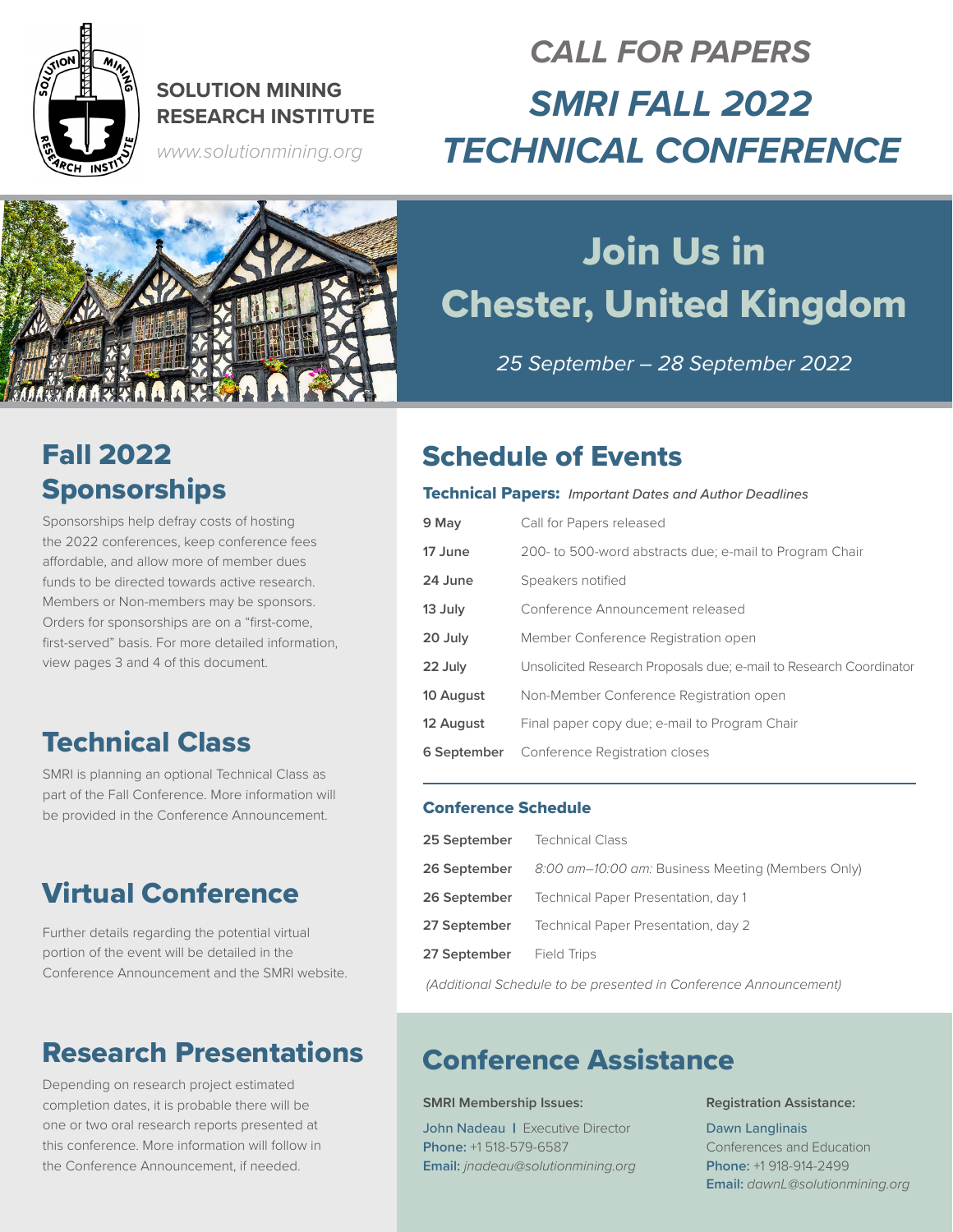## **CONFERENCE INFORMATION SOLUTION MINING**



## Call for Papers Technical Session

#### *Important Dates and Author Deadlines*

| 17 June   | 200- to 500-word abstracts due; e-mail to Program Chair.                       |
|-----------|--------------------------------------------------------------------------------|
| 24 June   | Speakers will be notified of acceptance; provided<br>speaker/author quidelines |
| 12 August | Final paper copy due; e-mail to Program Chair                                  |

Papers are solicited on all aspects of solution mining and the use of caverns. Suggested topics include:

### Disciplines:

- Geology
- Geophysics
- Geochemistry
- Health, safety, and environmental
- Rock mechanics and subsidence
- Drilling and well completion
- Solution mining (rock salt, potash, trona, and other salts)
- Cavern construction, monitoring, and operation
- Surface facility design, construction and operation

### Technologies:

- Cavern testing and monitoring (Mechanical Integrity Test, sonar, etc.)
- Cavern sealing and abandonment
- Cavern utilization for energy storage

### Applications:

- Brine production of salt, potash, trona, or other water soluble minerals
- Liquid hydrocarbon storage
- Natural gas, hydrogen, and other gases storage
- Renewable energy storage (compressed air and hydrogen)
- Regulatory affairs and best practice standards

Speakers must e-mail their proposed title with a 200- to 500-word abstract to Yvan Charnavel, 2022 Program Chair, by 17 June, 2022. The preliminary list of selected papers will be posted **5 July** online, with later revisions to be posted as necessary.

### **Program Chair 2022**

Yvan Charnavel | Storengy 12 Rue Raoul Nordling Bois Colombes 92277 France Phone: +33 1 46 52 32 75 **Email:** *[yvan.charnavel@storengy.com](mailto:yvan.charnavel@storengy.com)*

### **Assistant Program Chair 2022**

Dr Kurt Looff | Texas Brine 4800 San Felipe Houston, TX, USA 77056 Phone: 1-832-584-5182 **Email:** *[klooff@unitedbrine.com](mailto:klooff%40unitedbrine.com?subject=)*

## Future Conferences

Any updates to the Conference Schedule will be included in the Conference Announcement.

**Spring 2023 <b>SMRI Conference**<br>23-26 April Detroit, Michigan, I

**Fall 2023 SMRI Conference** 1-4 Oct San Antonio, Texas, USA

TBA TBA

**Spring 2024 SMRI Conference**

Detroit, Michigan, USA

**Fall 2024 SMRI Conference** TBA

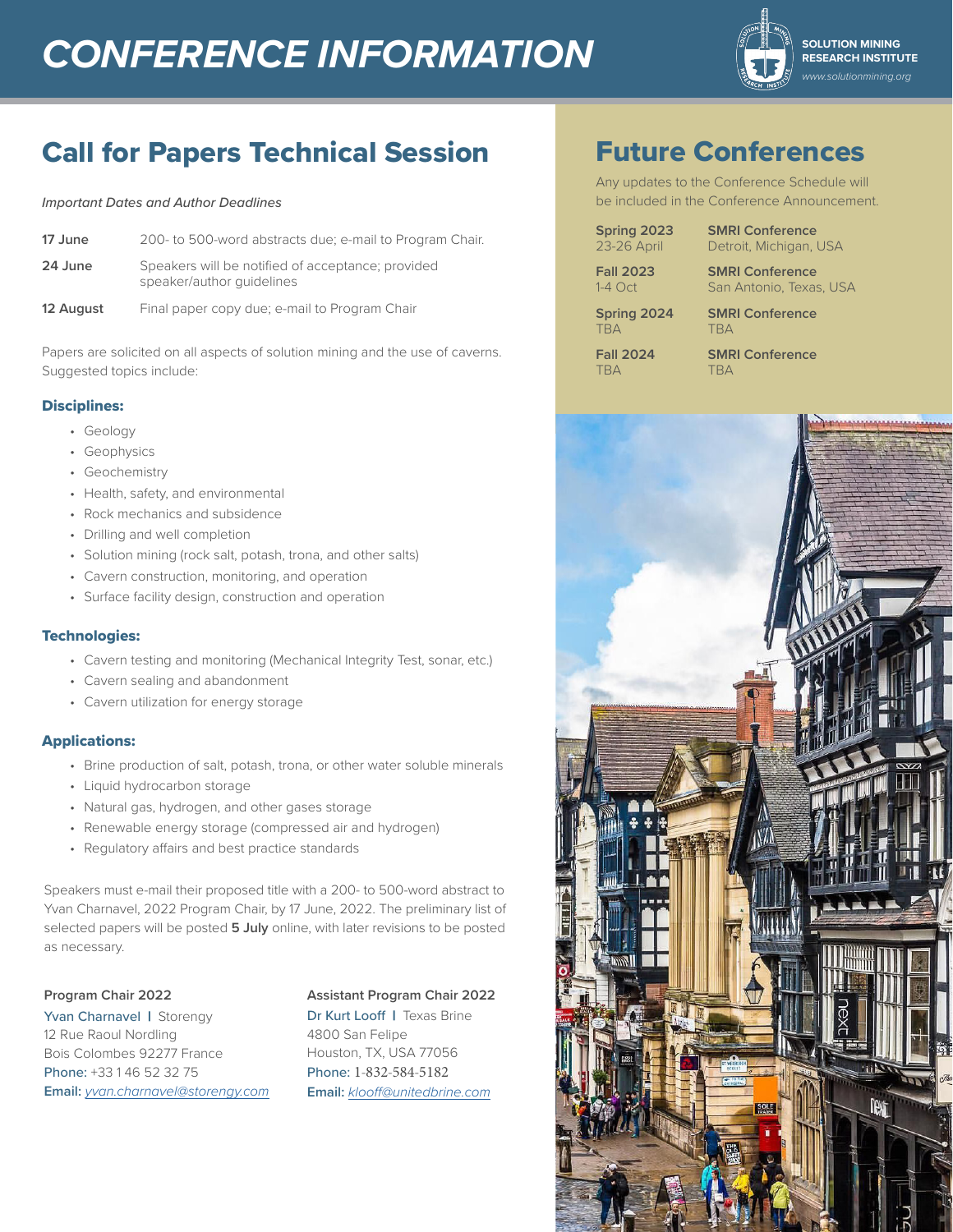

### *2022 Fall Conference Sponsor Opportunities: Chester, United Kingdom*

*A bonus to these sponsorships is that your company's logo and many verbal mentions will also be part of the virtual conference the following week.* 

| <b>Diamond</b><br>\$10,000       | Special recognition at the Monday Night Dinner<br>Posters with logo displayed as a <b>Diamond Sponsor</b> throughout the conference, podium mentions<br>during the technical program, listing as a <b>Diamond Sponsor</b> in the technical papers conference<br>handout, logo displayed and mentioned at Sunday reception, and acknowledgement of<br>sponsorship displayed on SMRI website during registration through conference conclusion.<br>Two free conference and dinner registrations<br>Display table in the vendor area            |
|----------------------------------|----------------------------------------------------------------------------------------------------------------------------------------------------------------------------------------------------------------------------------------------------------------------------------------------------------------------------------------------------------------------------------------------------------------------------------------------------------------------------------------------------------------------------------------------|
| <b>Platinum</b><br>\$7,500       | Special recognition at the Monday Night Dinner<br>۰<br>Posters with logo displayed as a <i>Platinum Sponsor</i> throughout the conference, podium mentions<br>٠<br>during the technical program, listing as a <b>Platinum Sponsor</b> in the technical papers conference<br>handout, logo displayed and mentioned at Sunday reception, and acknowledgement of<br>sponsorship displayed on SMRI website during registration through conference conclusion.<br>One free conference and dinner registration<br>Display table in the vendor area |
| Gold<br>\$5,000                  | Posters with logo displayed as a Gold Sponsor throughout the conference, podium mentions<br>٠<br>during the technical program, listing as a Gold Sponsor in the technical papers conference<br>handout, logo displayed and mentioned at Sunday reception, and acknowledgement of<br>sponsorship displayed on SMRI website during registration through conference conclusion.<br>One free conference registration<br>Display table in the vendor area                                                                                         |
| Silver<br>\$2,500                | Posters with logo displayed as a <i>Silver Sponsor</i> throughout the conference, podium mentions<br>۰<br>during the technical program, listing as a <i>Silver Sponsor</i> in the technical papers conference<br>handout, logo displayed and mentioned at Sunday reception, and acknowledgement of<br>sponsorship displayed on SMRI website during registration through conference conclusion.<br>May apply for a display table in the vendor area for a reduced rate of \$500                                                               |
| <b>Conference App</b><br>\$1,500 | Logo displayed on the home screen of the conference app as part of the welcome to the<br>conference section.                                                                                                                                                                                                                                                                                                                                                                                                                                 |
| <b>Bronze</b><br>\$1,000         | Posters with logo displayed as a <b>Bronze Sponsor</b> throughout the conference, podium mentions<br>۰<br>during the technical program, listing as a <b>Bronze Sponsor</b> in the technical papers conference<br>handout, logo displayed and mentioned at Sunday reception, and acknowledgement of<br>sponsorship displayed on SMRI website during registration through conference conclusion.<br>May apply for a display table in the vendor area for a reduced rate of \$500                                                               |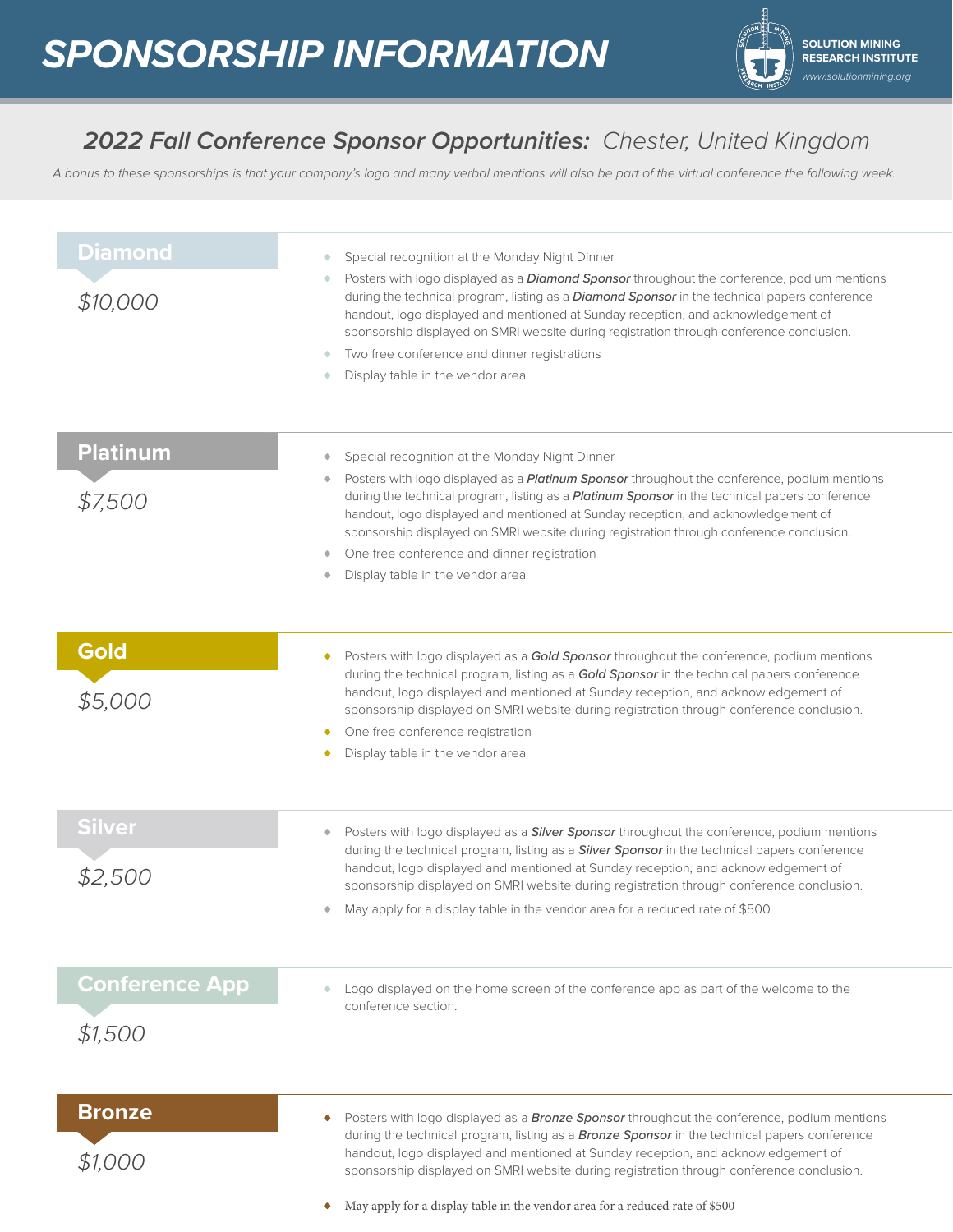

**RESEARCH INSTITUTE** *www.solutionmining.org*

SMRI is offering exhibit table space for companies to set up displays at the Chester, United Kingdom meeting in September 2022. Gold, Platinum, and Diamond sponsors will receive space as part of their sponsorship. Bronze and Silver Sponsors can reserve space for a reduced fee. Exhibit space is limited and will be given first to Diamond, Gold, and Platinum sponsors and for others on a "first-come first-served" basis.

| <b>Exhibit Table</b><br>\$1,000                                  | Table Space does not come with Conference registration. Exhibitor will be<br>required to register for event through the SMRI web site. Please provide<br>any special requirement and we will try to honor (e.g. electrical). Exhibitors<br>will not be included in the sponsorship recognition throughout the event.<br>Bonus: your company's exhibit table will also be part of the virtual<br>conference the following week.                                                                                  |
|------------------------------------------------------------------|-----------------------------------------------------------------------------------------------------------------------------------------------------------------------------------------------------------------------------------------------------------------------------------------------------------------------------------------------------------------------------------------------------------------------------------------------------------------------------------------------------------------|
| <b>Bronze or Silver</b><br><b>Sponsor Exhibit Table</b><br>\$500 | Exhibit Table is discounted 50% for <b>Bronze</b> and <b>Silver Sponsors.</b> Table<br>Space does not come with Conference registration. Exhibitor will be<br>required to register for event through the SMRI web site. Please provide<br>any special requirement and we will try to honor (e.g. electrical). Exhibitors<br>will not be included in the sponsorship recognition throughout the event.<br>Bonus: your company's exhibit table will also be part of the virtual<br>conference the following week. |
| <b>Conference App</b><br>Sponsor<br>\$1500                       | Conference App Sponsor will have their logo highlighted on the<br>home page of the conference mobile app. Sponsor will also be listed<br>in the printed conference documents and on the SMRI web site.<br>Bonus: your company's logo will also be part of the virtual<br>conference the following week.                                                                                                                                                                                                         |

**There are limited numbers of sponsorships at each level.** Requests for 'standing orders' of sponsorship levels may be made only by members, for future spring, fall, or both conferences.

**For proper recognition** in conference posters and on SMRI's website, a high resolution .jpg or graphics file of your corporate logo, (maximum of one logo per sponsor, please,) must be provided as early as possible.

**FALL CONFERENCE SPONSOR SIGNUP DEADLINE IS 15 AUGUST 2022.** Starting about 1 July, we will have a list of fall conference sponsors on the SMRI website. Call for Papers will list sponsors, and will be emailed and posted about 13 July.

**Sponsorship payment** is required one month before the start of the conference.

**SMRI is unable to allow advertising** at our conferences, as it would jeopardize our non-profit organization status. Accordingly, SMRI will avoid any appearance of endorsement of any company or product, which will also ensure fairness to all SMRI Members. For purposes of this policy, 'advertising' includes, but is not limited to, banners, signs or booths.

#### **For additional information or sponsorship forms, contact:**

Dawn Langlinais +1 918-914-2499 | *dawnL@solutionmining.org*